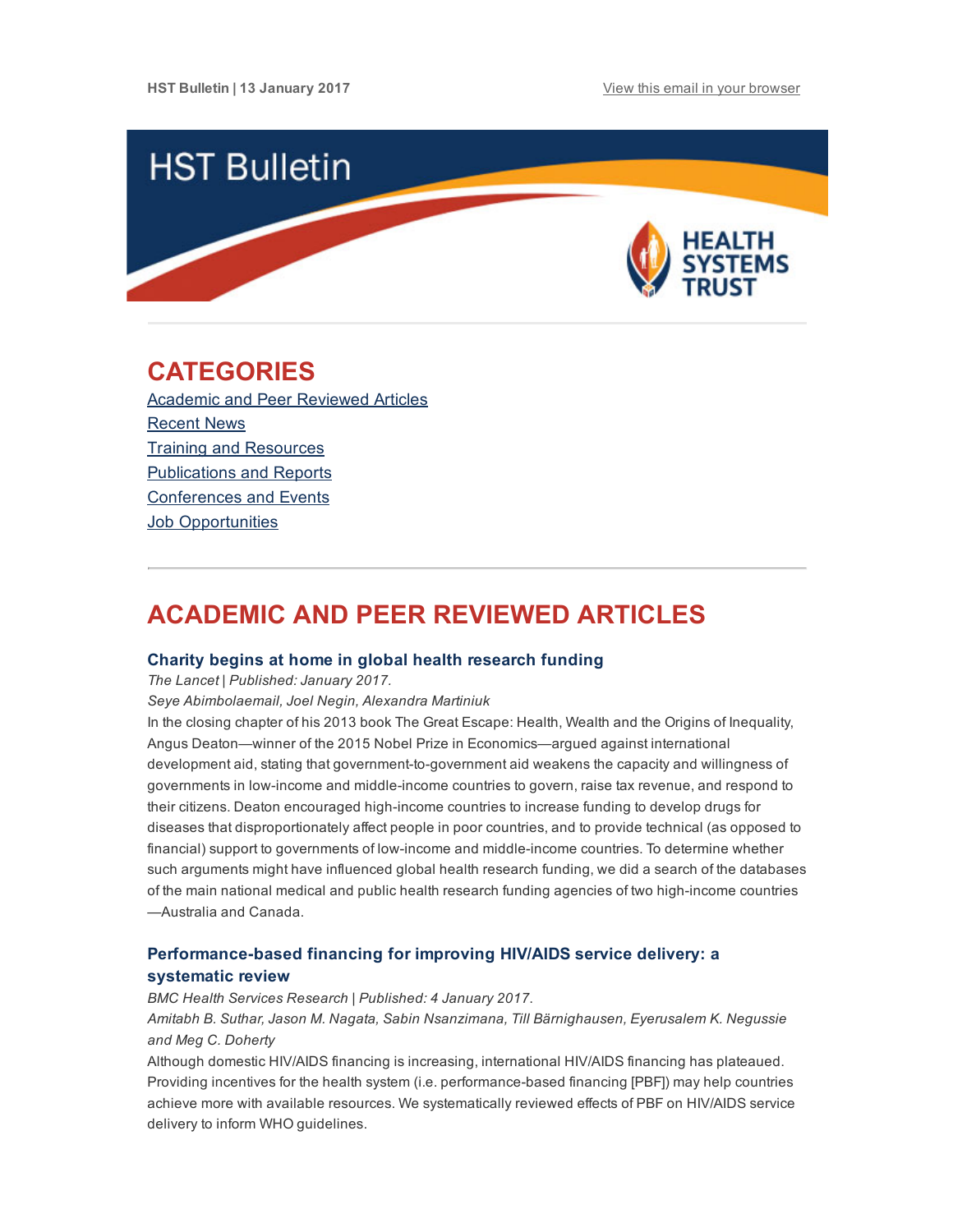## Defining and Negotiating the Social Value of Research in Public Health Facilities: Perceptions of Stakeholders in a Research-Active Province of South Africa

Bioethics | Published: 6 January 2017.

Elizabeth Lutge, Catherine Slack, Douglas Wassenaar

This article reports on qualitative research conducted in KwaZulu-Natal, South Africa, among researchers and gate-keepers of health facilities in the province. Results suggest disparate but not irreconcilable perceptions of the social value of research in provincial health facilities. Interventions to negotiate a shared perspective on the social value of research would appear to be warranted, and the findings of this study suggest some focus areas for such intervention.

## Prevention of Mother-to-Child Transmission of HIV and Paediatric HIV Care and Treatment Monitoring: From Measuring Process to Impact and Elimination of **Mother-to-Child Transmission of HIV**

Aids and Behavior | Published: 6 January 2017.

Priscilla Idele, Chika Hayashi, Tyler Porth, Awandha Mamahit, Mary Mahy

Progress towards achievement of global targets for the prevention of mother-to-child transmission of HIV (PMTCT) and paediatric HIV care and treatment is an integral part of global and national HIV and AIDS responses. This paper documents the development of the global and national monitoring and reporting systems for PMTCT and paediatric HIV care and treatment programmes, achievements and remaining challenges.

## Factors that Influence Teenage Antenatal Care Utilization in John Taolo Gaetsewe (JTG) District of Northern Cape Province, South Africa: [Underscoring](https://www.ncbi.nlm.nih.gov/pmc/articles/PMC5187645/) the Need for Tackling Social Determinants of Health

International Journal of MCH and AIDS | Published: 2016.

Eshetu Bekele Worku, Selamawit Alemu Woldesenbet

In resource-limited settings, the uptake of antenatal care visits among women, especially teenage pregnant women, is disturbingly low. Factors that influence the uptake of ANC services among teenage women is largely understudied and poorly understood in John Taolo Gaetsewe (JTG), a predominantly rural and poor district of South Africa. The aim of this study was to determine the factors that influence uptake of ANC services among teenage mothers in JTG district.

## Increased Access to Antiretroviral Therapy Is Associated with Reduced Maternal Mortality in [Johannesburg,](http://journals.plos.org/plosone/article?id=10.1371/journal.pone.0168199) South Africa: An Audit from 2003-2012

Plos One | Published: 9 December 2016.

Vivian Black , Andrew D. Black, Helen V. Rees, Franco Guidozzi, Fiona Scorgie, Matthew F. Chersich [A study] To assess the impact of expanded access to antiretroviral treatment (ART) on maternal mortality in Johannesburg, South Africa between 2003 and 2012.

## Health systems context(s) for [integrating](http://ijmhs.biomedcentral.com/articles/10.1186/s13033-016-0114-2) mental health into primary health care in six Emerald countries: a situation analysis

International Journal of Mental Health Systems | Published: 5 January 2017. James Mugisha, Jibril Abdulmalik, Charlotte Hanlon, Inge Petersen, Crick Lund, Nawaraj Upadhaya, Shalini Ahuja, Rahul Shidhaye et al.

Mental, neurological and substance use disorders contribute to a significant proportion of the world's disease burden, including in low and middle income countries (LMICs). In this study, we focused on the health systems required to support integration of mental health into primary health care (PHC) in Ethiopia, India, Nepal, Nigeria, South Africa and Uganda.

### Cutting the cost of South African [antiretroviral](http://www.samj.org.za/index.php/samj/article/view/11770/7918) therapy using newer, safer drugs

The South African Medical Journal | Published: 21 December 2016.

W F Venter, B Kaiser, Y Pillay, F Conradie, G B Gomez, P Clayden, M Matsolo, C Amole et al. Antiretrovirals are a significant cost driver for HIV programmes. Current first-line regimens have performed well in real-life programmes, but have a low barrier to virological resistance and still carry toxicity that limits adherence. New drug developments may mean that we have access to safer, more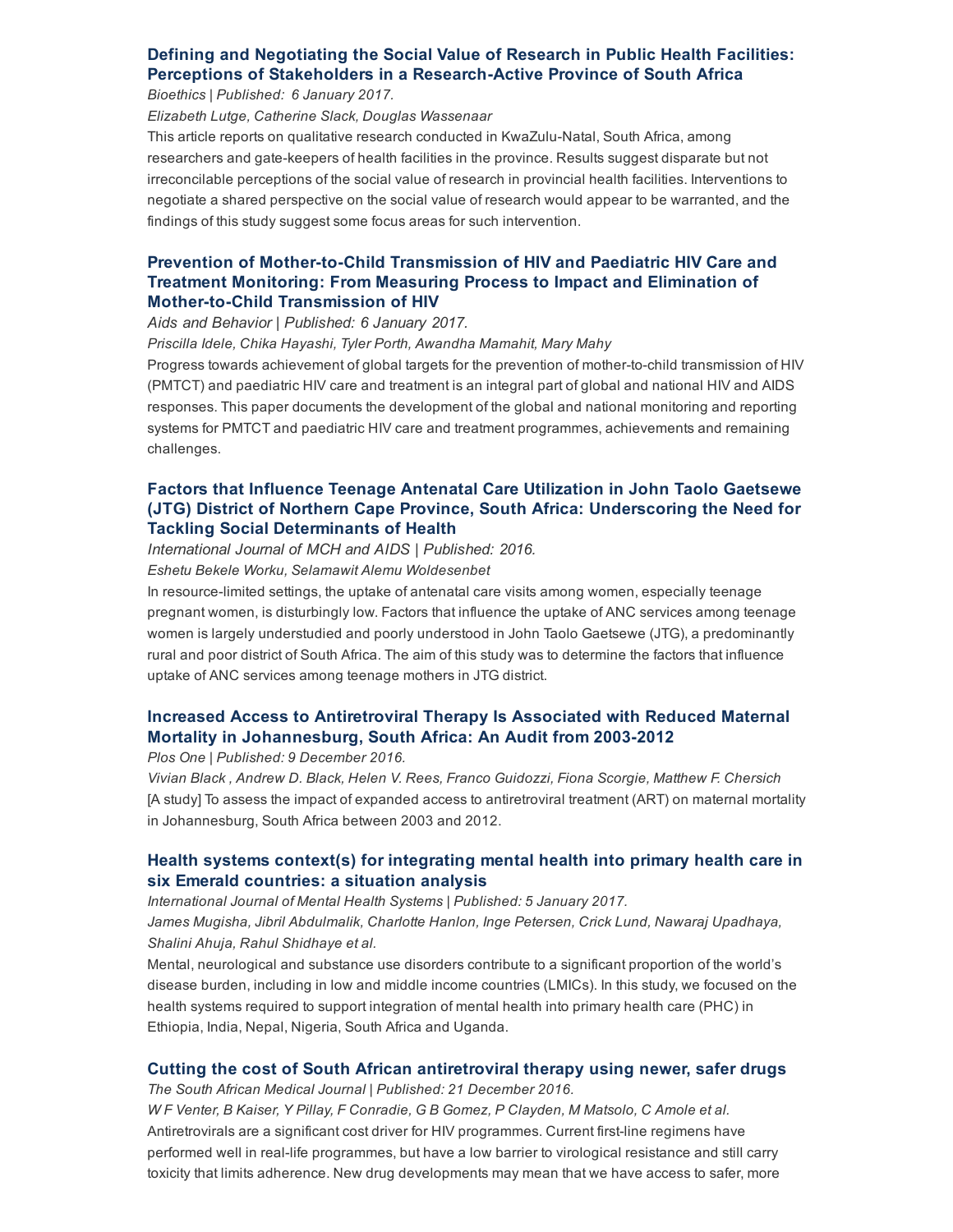robust and cheaper regimens, but only if the appropriate clinical trials are conducted. We briefly discuss these trials, and demonstrate the large cost savings to the South African HIV programme if these are successful.

## Selection of essential medicines for South Africa - an analysis of in-depth interviews with national essential medicines list [committee](http://bmchealthservres.biomedcentral.com/articles/10.1186/s12913-016-1946-9) members

BMC Health Services Research | Published: 7 January 2017.

#### Velisha Ann Perumal-Pillay and Fatima Suleman

The South African (SA) public health system has employed an Essential Medicines List (EML) with Standard Treatment Guidelines (STGs) in the public sector since 1996. To date no studies have reported on the process of selection of essential medicines for SA EMLs and how this may have changed over time. This study reports on the decision making process for the selection of essential medicines for SA EMLs, over the years, as described by various members of the National Essential Medicines List Committee (NEMLC) and their task teams.

### Food and Nutrition Insecurity in Selected Rural Communities of KwaZulu-Natal, South [Africa—Linking](http://www.mdpi.com/1660-4601/14/1/17/htm) Human Nutrition and Agriculture

International Journal of Environmental Research and Public Health | Published: 27 November 2016. Laurencia Govender, Kirthee Pillay, Muthulisi Siwela, Albert Modi and Tafadzwanashe Mabhaudhi Lack of access to nutritious and balanced diets remains a major impediment to the health and wellbeing of people living in rural areas. The study utilizes a qualitative systematic approach to conduct an environmental scan and review of scientific literature of studies conducted in South Africa, specifically KwaZulu-Natal (KZN). Availability and access to nutritious, diverse and balanced diets were identified as key constraints for achieving food and nutrition security as well as for human health and well-being. This has led to both under- and over-nutrition, with the former, in particular stunting, affecting children under 5 years. In South Africa, poor people rely mostly on social grants and cannot afford a balanced diet. Under these circumstances, agriculture could be used to increase availability and access to diverse and nutritious foods for the attainment of a balanced diet.

#### [\(Return](#page-0-1) to Top)

## <span id="page-2-0"></span>RECENT NEWS

#### Emerging Health [Practitioner](http://www.hst.org.za/news/south-african-health-review-s-emerging-public-health-practitioner-award-ephpa-2017) Award 2017

Health Systems Trust | 10 January 2017.

The South African Health Review's Emerging Public Health Practitioner Award (EPHPA) is open to young public health practitioners or student researchers in the fields health sciences, medicine or public health who are currently studying for their Masters or Honours degree, or are in the final year of their Bachelor's degree. Individuals seeking to publish a paper dealing with public health policy development or implementation in a respected and widely read South African peerreviewed journal are encouraged to apply.

### How bucking climate change accord would hinder fight against [HIV/AIDS](https://theconversation.com/how-bucking-climate-change-accord-would-hinder-fight-against-hiv-aids-69700)

The Conversation | 10 January 2017.

The potential withdrawal of the United States from the Paris climate agreement has broad implications for society and the environment. While much attention has concentrated upon melting glaciers, rising sea levels and conflicts over scarce resources, another area represents a major cause for concern: human health.

#### Op-Ed: Will Donald trump [Africa's](https://www.dailymaverick.co.za/article/2016-12-29-op-ed-will-donald-trump-africas-health-needs/#.WGzl0lV97IV) health needs?

Daily Maverick | 29 December 2016.

The world's health and medical communities wait with concern – even trepidation – to hear more about Donald Trump's attitude to global health security.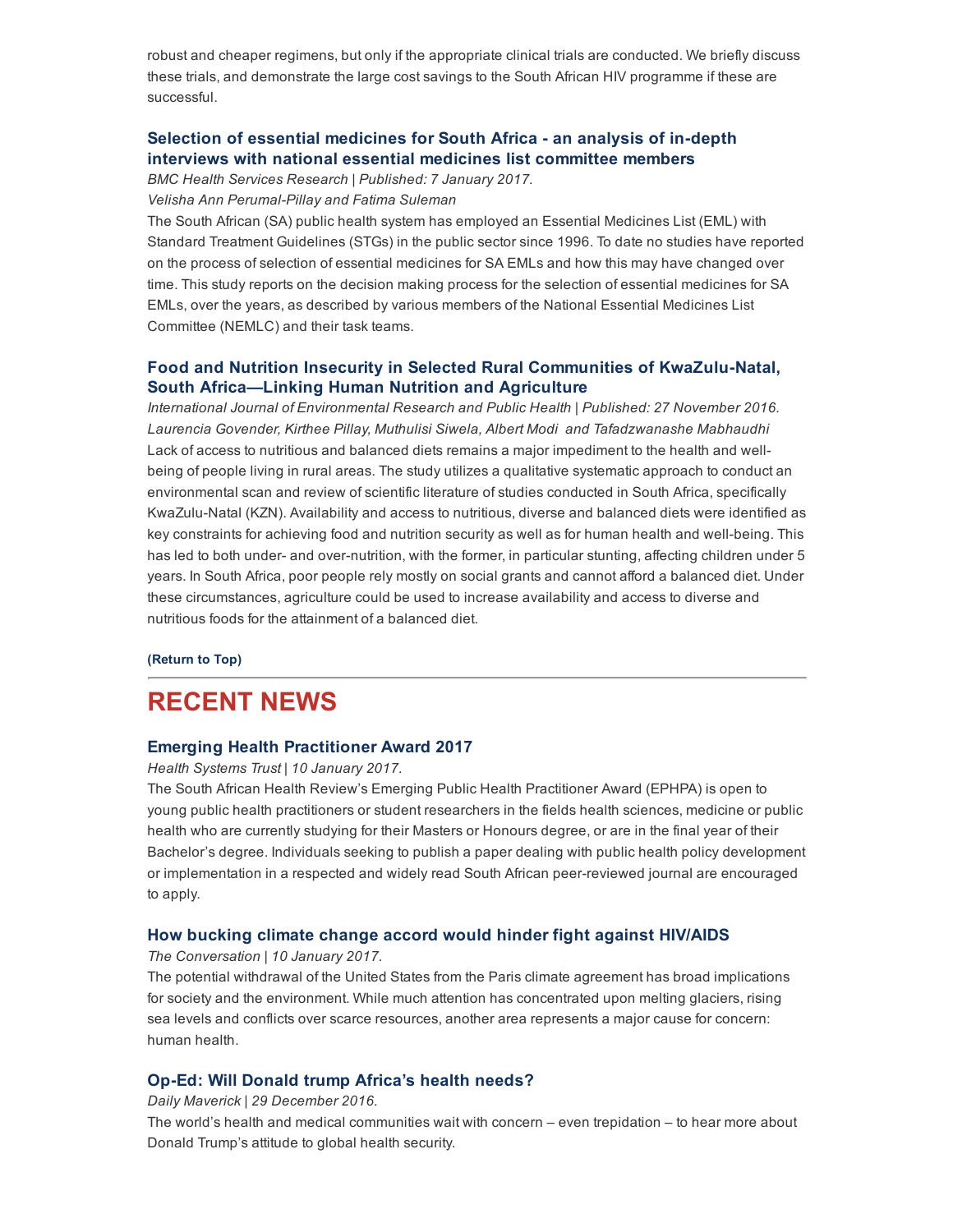### Motsoaledi [announces](https://www.businesslive.co.za/bd/national/health/2016-12-29-motsoaledi-announces-maximum-increase-in-medicines-single-exit-prices/) maximum increase in medicines single exit prices

Business Day | 29 December 2016.

The maximum increase in the single exit price for medicines and scheduled substances will be 7.5%, says Health Minister Aaron Motsoaledi.

### Could six shots a year prevent HIV [infection?](http://bhekisisa.org/article/2017-01-06-00-could-six-shots-a-year-prevent-hiv-infection)

Bhekisisa | 6 January 2017.

A new injectable drug could change the face of HIV prevention and the revolution might start right here in South Africa.

### A new [meningitis](https://theconversation.com/a-new-meningitis-screening-test-could-help-cut-south-africas-hiv-aids-deathtoll-69452) screening test could help cut South Africa's HIV/AIDS death toll

The Conversation | 8 December 2016.

South Africa has launched the world's largest national screening programme to detect cryptococcal meningitis – an AIDS-defining fungal opportunistic infection in patients living with HIV – sooner than it would have been picked up in the past. The fungus (Cryptococcus) can be detected by dipping a test strip in leftover blood collected for CD4 testing.

#### HIV home-testing kits at your corner chemist

Times Live | 9 January 2017. Pharmacies are no longer prohibited from selling HIV self-test kits.

#### Gates [Foundation](http://www.wsj.com/articles/gates-foundation-to-invest-up-to-140-million-in-hiv-prevention-device-1483023602) to Invest Up to \$140 Million in HIV Prevention Device

Wall Street Journal | 29 December 2016. Intarcia Therapeutics is developing implantable pump which holds six or 12 months' supply of medicine.

#### Mobile [technology](https://www.theguardian.com/global-development/2017/jan/02/mobile-technology-takes-fight-against-hiv-in-lesotho-to-the-people) takes fight against HIV in Lesotho to the people

The Guardian | 2 January 2017. In a country where 23% of people have the HIV virus, a programme using apps and travelling clinics is providing far easier access to treatment.

#### App [designed](https://www.theguardian.com/global-development/2016/dec/29/app-designed-to-detect-hearing-loss-makes-a-big-noise-in-south-africa) to detect hearing loss makes a big noise in South Africa

The Guardian | 29 December 2016.

A smartphone app used to test for impaired hearing, is helping people in underserved and rural areas of South Africa to identify and treat problems.

[\(Return](#page-0-1) to Top)

# <span id="page-3-0"></span>TRAINING AND RESOURCES

#### Global [research](https://worldreport.nih.gov/app/#!/) funders launch World Report tool to aid funding analysis

National Institutes of Health (NIH) | Published: 1 December 2016.

Global research funders have launched an online database and mapping tool of research projects funded around the world. The interactive, open-access site depicts investments and partnerships from some of the largest biomedical research funders.

### HIV [Medicines](https://aidsinfo.nih.gov/education-materials/fact-sheets/22/63/hiv-medicines-and-side-effects) and Side Effects

AidsInfo | Published: 28 November 2016. AidsInfo has updated their fact sheets on the side effects of HIV Medicines

#### HIV and Substance Use: [Addressing](http://www.medscape.org/viewarticle/869703_transcript) the Dual Epidemics

Medscape | Published: 30 November 2016.

This activity is intended for infectious disease/ HIV specialists, primary care physicians, public health and preventive medicine specialists, nurses, and pharmacists. The goal of this activity is to provide insight on the effect of substance use on HIV infection management.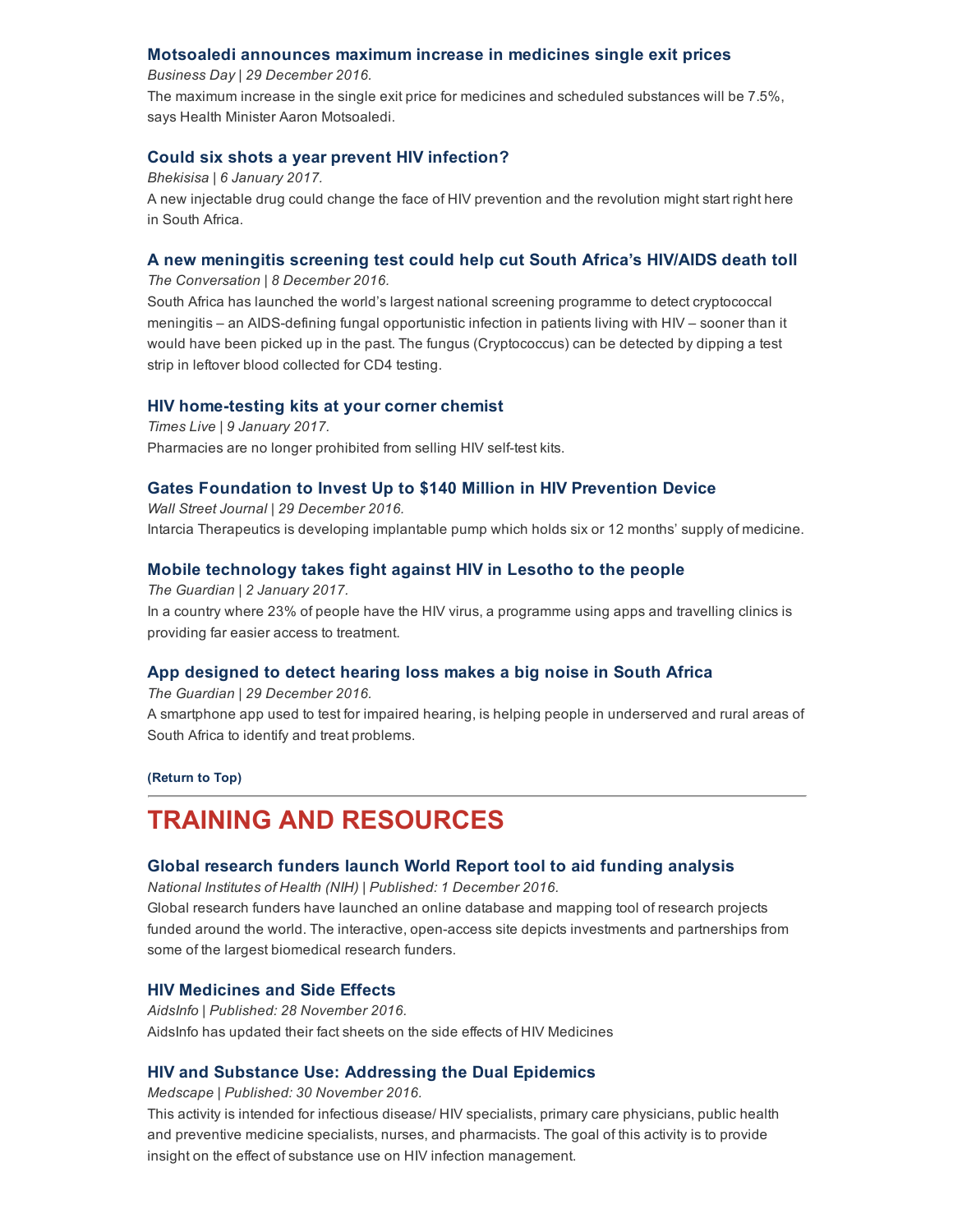# <span id="page-4-0"></span>PUBLICATIONS AND REPORTS

#### Health [Systems](http://www.hst.org.za/publications/health-systems-trust-annual-report-201516) Trust Annual Report 2015/16

Health Systems Trust | Published: December 2016.

During the year under review, HST has had considerable success across 24 key projects - 18 under the Health Systems Research (HSR) Unit and six under the Health Systems Strengthening (HSS) Unit. Through our programmes units' core health systems research and strengthening outputs, HST continues to generate evidence and experience that inform government policy. The Annual Report provides an overview of HST's activities as we work towards achieving our vision: health for all through strengthened health systems.

#### World [Malaria](http://apps.who.int/iris/bitstream/10665/252038/1/9789241511711-eng.pdf?ua=1) Report 2016

#### WHO | Published: December 2016.

The World Malaria Report 2016 summarizes information received from malaria-endemic countries and other sources, and updates the analyses presented in the 2015 report.

As the WHO's flagship malaria publication, released each year in December, it assesses global and regional malaria trends, highlights progress towards global targets, and describes opportunities and challenges in controlling and eliminating the disease. Most of the data presented in this report is for 2015.

[\(Return](#page-0-1) to Top)

# <span id="page-4-1"></span>CONFERENCES AND EVENTS

#### 31st International [Papillomavirus](http://hpv2017.org/) Conference (HPV 2017)

28 - 4 March 2017 Cape Town International Convention Centre (CTICC), Cape Town, South Africa

#### Building Children's Nursing for Africa [Conference](http://www.buildingchildrensnursing.co.za/)

28 - 30 March 2017 The River Club, Observatory, Cape Town, South Africa

#### World Vaccine [Congress](http://www.terrapinn.com/conference/world-vaccine-congress-washington/index.stm?_ga=1.51558057.187358455.1482329060) 2017

10 12 April 2017 Grand Hyatt, Washington D.C, USA

#### [\(Return](#page-0-1) to Top)

# <span id="page-4-2"></span>JOB OPPORTUNITIES

Please click on the job title for more information.

IRD SA: endTB [Medical](http://www.ngopulse.org/opportunity/2017/01/06/endtb-medical-officer) Officer Closing Date: Friday, 13 January 2017

IRD SA: endTB [Technical](http://www.ngopulse.org/opportunity/2017/01/06/endtb-technical-manager) Manager Closing Date: Friday, 13 January 2017

Philani: Research [Coordinator](http://www.ngopulse.org/opportunity/2016/12/09/research-coordinator-%E2%80%93-zithulele-research) Closing Date: Monday, 23 January 2017

[Paedspal:](http://www.ngopulse.org/opportunity/2017/01/09/half-day-medical-social-worker) Medical Social Worker